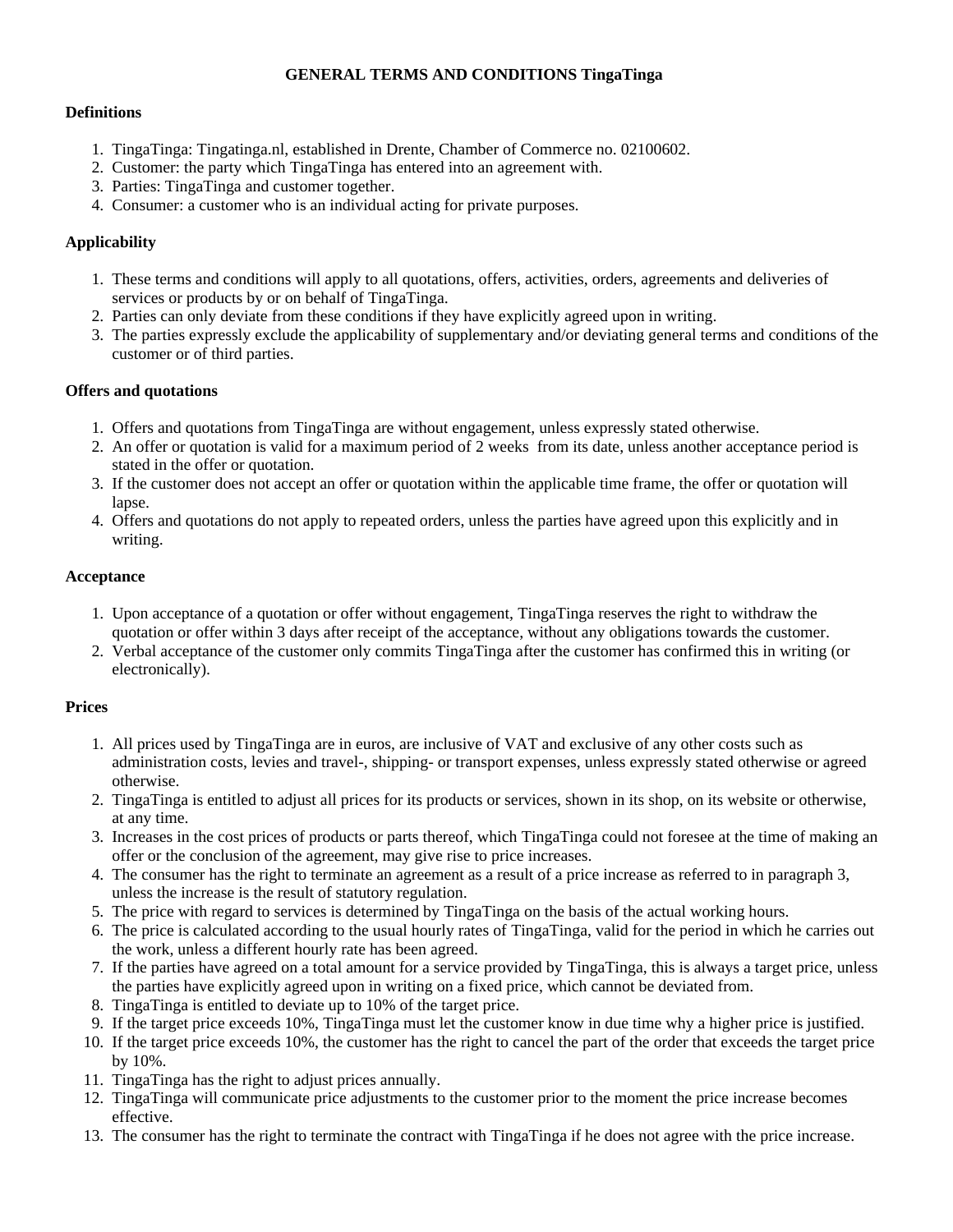#### **Payments and payment term**

- 1. TingaTinga may, at the conclusion of the agreement, require a down payment of up to 50% of the agreed amount.
- 2. The customer must have paid the full amount within 7 days after delivery of the product.
- 3. Payment terms are considered as fatal payment terms. This means that if the customer has not paid the agreed amount at the latest on the last day of the payment term, he is legally in default, without TingaTinga having to send the customer a reminder or to put him in default.
- 4. TingaTinga reserves the right to make a delivery conditional upon immediate payment or to require adequate security for the total amount of the services or products.

## **Consequences of late payment**

- 1. If the customer does not pay within the agreed term, TingaTinga is entitled to charge an interest of 2% per month for non-commercial transactions and an interest of 8% per month for commercial transactions from the day the customer is in default, whereby a part of a month is counted for a whole month.
- 2. When the customer is in default, he is also due to extrajudicial collection costs and may be obliged to pay any compensation to TingaTinga.
- 3. The collection costs are calculated on the basis of the Reimbursement for extrajudicial collection costs.
- 4. If the customer does not pay on time, TingaTinga may suspend its obligations until the customer has met his payment obligation.
- 5. In the event of liquidation, bankruptcy, attachment or suspension of payment on behalf of the customer, the claims of TingaTinga on the customer are immediately due and payable.
- 6. If the customer refuses to cooperate with the performance of the agreement by TingaTinga, he is still obliged to pay the agreed price to TingaTinga.

## **Right of recovery of goods**

- 1. As soon as the customer is in default, TingaTinga is entitled to invoke the right of recovery with regard to the unpaid products delivered to the customer.
- 2. TingaTinga invokes the right of recovery by means of a written or electronic announcement.
- 3. As soon as the customer has been informed of the claimed right of recovery, the customer must immediately return the products concerned to TingaTinga, unless the parties agree to make other arrangements about this.
- 4. The costs for the collection or return of the products are at the expense of the customer.

## **Right of withdrawal**

- 1. A consumer may cancel an online purchase during a cooling-off period of 14 days without giving any reason, provided that:
	- the product has not been used
	- it is not a product that can spoil quickly, like food or flowers
	- the product is not specially tailored for the consumer or adapted to its special needs
	- it is not a product that may not be returned for hygienic reasons (underwear, swimwear, etc.)
	- the seal is still intact, when the product is a data carrier with digital content (DVDs, CDs, etc.)
	- the product is not a (holiday)trip, a transportation ticket, a catering order or a form of leisure activity,
	- $\bullet$ the product is not a separate magazine or a loose newspaper
	- $\bullet$ the purchase does not concern an (assignment to) urgent repair
	- the consumer has not renounced his right of withdrawal
- 2. The cooling-off period of 14 days as referred to in paragraph 1 commences:
	- on the day after the consumer has received the last product or part of 1 order
	- as soon as the consumer has received the first the product of a subscription
	- as soon as the consumer has purchased a service for the first time
	- as soon as the consumer has confirmed the purchase of digital content via the internet
- 3. The consumer can notify his right of withdrawal via info@tingatinga.nl, if desired by using the withdrawal form that can be downloaded via the website of TingaTinga, https://tingatinga.nl/.
- 4. The consumer is obliged to return the product to TingaTinga within 14 days after the notification of his right of withdrawal, after which period his right of withdrawal will lapse.

#### **Reimbursement of delivery costs**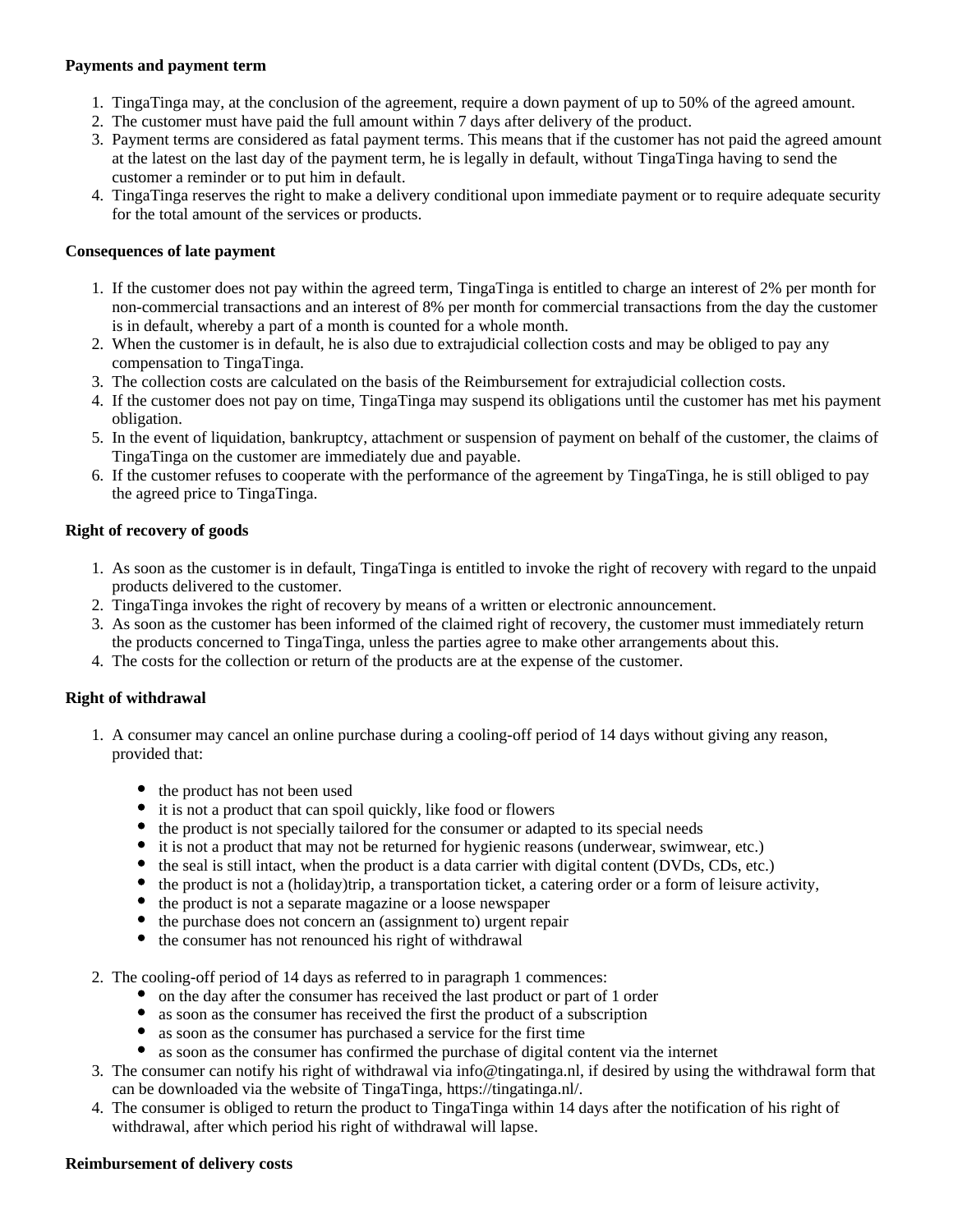- 1. If the purchase costs and any other costs (such as delivery costs) are eligible for reimbursement according to the law, TingaTinga will refund these costs to the consumer within 14 days of receipt of the timely appeal to the right of withdrawal, provided that the consumer has returned the product to TingaTinga in time.
- 2. The costs for return are only reimbursed by TingaTinga if the complete order is returned.

#### **Reimbursement of return costs**

If the consumer invokes his right of withdrawal and returns the entire order on time, the costs for returning the complete order will be borne by the consumer.

#### **Suspension of obligations by the customer**

The customer waives the right to suspend the fulfillment of any obligation arising from this agreement.

#### **Right of retention**

- 1. TingaTinga can appeal to his right of retention of title and in that case retain the products sold by TingaTinga to the customer until the customer has paid all outstanding invoices with regard to TingaTinga, unless the customer has provided sufficient security for these payments.
- 2. The right of retention of title also applies on the basis of previous agreements from which the customer still owes payments to TingaTinga.
- 3. TingaTinga is never liable for any damage that the customer may suffer as a result of using his right of retention of title.

#### **Settlement**

The customer waives his right to settle any debt to TingaTinga with any claim on TingaTinga.

## **Retention of title**

- 1. TingaTinga remains the owner of all delivered products until the customer has fully complied with all its payment obligations with regard to TingaTinga under whatever agreement with TingaTinga including of claims regarding the shortcomings in the performance.
- 2. Until then, TingaTinga can invoke its retention of title and take back the goods.
- 3. Before the property is transferred to the customer, the customer may not pledge, sell, dispose of or otherwise encumber the products.
- 4. If TingaTinga invokes its retention of title, the agreement will be dissolved and TingaTinga has the right to claim compensation, lost profits and interest.

## **Delivery**

- 1. Delivery takes place while stocks last.
- 2. Delivery takes place at TingaTinga unless the parties have agreed upon otherwise.
- 3. Delivery of products ordered online takes place at the address indicated by the customer.
- 4. If the agreed price is not paid on time, TingaTinga has the right to suspend its obligations until the agreed price is fully paid.
- 5. In the event of late payment, the customer is automatically in default, and hereby he cannot object to late delivery by TingaTinga.

## **Delivery period**

- 1. Any delivery period specified by TingaTinga is indicative and does not give the customer the right to dissolution or compensation if this period is not met with, unless the parties have expressly agreed otherwise in writing.
- 2. The delivery period starts after the customer has signed the agreement to TingaTinga and is confirmed in writing or electronically by TingaTinga to the customer.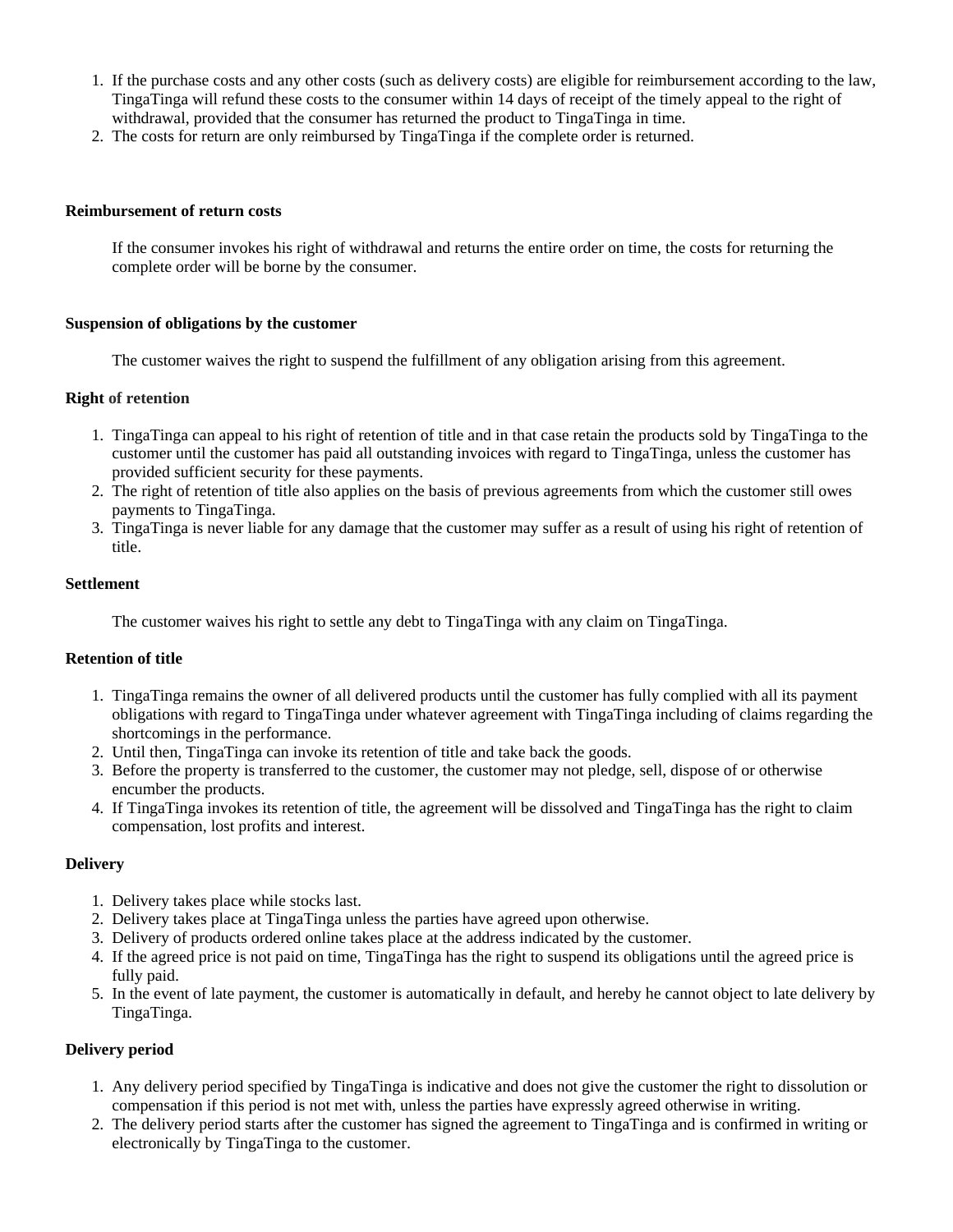3. Exceeding the specified delivery period does not entitle the customer to compensation or the right to terminate the contract, unless TingaTinga cannot deliver within [number of days late] or if the parties have agreed upon otherwise.

## **Actual delivery**

The customer must ensure that the actual delivery of the products ordered by him can take place in time.

# **Transport costs**

Transport costs are on behalf of the customer, unless the parties have agreed upon otherwise.

# **Packaging and shipping**

- 1. If the package of a delivered product is opened or damaged, the customer must have a note drawn up by the forwarder or delivery person before receiving the product. In the absence of which TingaTinga may not be held liable for any damage.
- 2. If the customer himself takes care of the transport of a product, he must report any visible damage to products or the packaging prior to the transport to TingaTinga, failing which TingaTinga cannot be held liable for any damage.

## **Insurance**

- 1. The customer undertakes to insure and keep insured the following items adequately against fire, explosion and water damage as well as theft:
	- goods delivered that are necessary for the execution of the underlying agreement
	- goods being property of TingaTinga that are present at the premises of the customer
	- $\bullet$ goods that have been delivered under retention of title
- 2. At the first request of TingaTinga, the customer provides the policy for these insurances for inspection.

## **Storage**

- 1. If the customer orders products later than the agreed delivery date, the risk of any quality loss is entirely for the customer.
- 2. Any extra costs as a result of premature or late purchase of products are entirely at the customer's expense.

## **Guarantee**

- 1. When parties have entered into an agreement with services included, these services only contain best-effort obligations for TingaTinga, not obligations of results.
- 2. The warranty relating to products only applies to defects caused by faulty manufacture, construction or material.
- 3. The warranty does not apply in the event of normal wear and tear and damage resulting from accidents, changes made to the product, negligence or improper use by the customer, or when the cause of the defect cannot clearly be established.
- 4. The risk of loss, damage or theft of the products that are the subject of an agreement between the parties, will pass on to the customer when these products are legally and/or factually delivered, at least are in the power of the customer or of a third party who receives the product for the benefit of the customer.

## **Performance of the agreement**

- 1. TingaTinga executes the agreement to the best of its knowledge and ability and in accordance with the requirements of good workmanship.
- 2. TingaTinga has the right to have the agreed services (partially) performed by third parties.
- 3. The execution of the agreement takes place in mutual consultation and after written agreement and payment of the possibly agreed advance by the customer.
- 4. It is the responsibility of the customer that TingaTinga can start the implementation of the agreement on time.
- 5. If the customer has not ensured that TingaTinga can start the implementation of the agreement in time, the resulting additional costs and/or extra hours will be charged to the customer.

## **Duty to inform by the customer**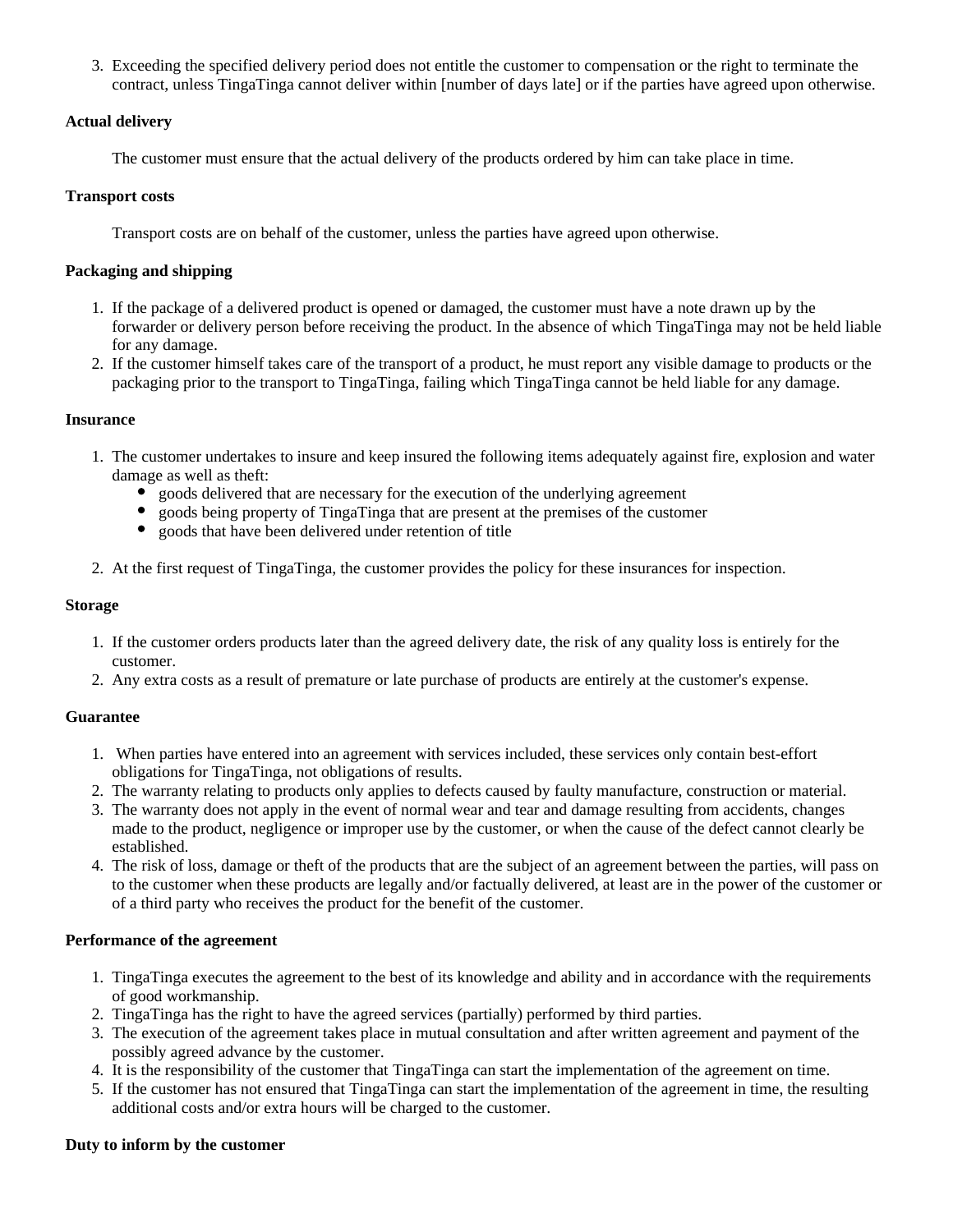- 1. The customer shall make available to TingaTinga all information, data and documents relevant to the correct execution of the agreement to in time and in the desired format and manner.
- 2. The customer guarantees the correctness, completeness and reliability of the information, data and documents made available, even if they originate from third parties, unless otherwise ensuing from the nature of the agreement.
- 3. If and insofar as the customer requests this, TingaTinga will return the relevant documents.
- 4. If the customer does not timely and properly provides the information, data or documents reasonably required by TingaTinga and the execution of the agreement is delayed because of this, the resulting additional costs and extra hours will be charged to the customer.

#### **Indemnity**

The customer indemnifies TingaTinga against all third-party claims that are related to the products and/or services supplied by TingaTinga.

#### **Complaints**

- 1. The customer must examine a product or service provided by TingaTinga as soon as possible for possible shortcomings.
- 2. If a delivered product or service does not comply with what the customer could reasonably expect from the agreement, the customer must inform TingaTinga of this as soon as possible, but in any case within 1 month after the discovery of the shortcomings.
- 3. Consumers must inform TingaTinga of this within two months after detection of the shortcomings.
- 4. The customer gives a detailed description as possible of the shortcomings, so that TingaTinga is able to respond adequately.
- 5. The customer must demonstrate that the complaint relates to an agreement between the parties.
- 6. If a complaint relates to ongoing work, this can in any case not lead to TingaTinga being forced to perform other work than has been agreed.

#### **Giving notice**

- 1. The customer must provide any notice of default to TingaTinga in writing.
- 2. It is the responsibility of the customer that a notice of default actually reaches TingaTinga (in time).

## **Joint and several Client liabilities**

If TingaTinga enters into an agreement with several customers, each of them shall be jointly and severally liable for the full amounts due to TingaTinga under that agreement.

#### **Liability of TingaTinga**

- 1. TingaTinga is only liable for any damage the customer suffers if and insofar as this damage is caused by intent or gross negligence.
- 2. If TingaTinga is liable for any damage, it is only liable for direct damages that results from or is related to the execution of an agreement.
- 3. TingaTinga is never liable for indirect damages, such as consequential loss, lost profit, lost savings or damage to third parties.
- 4. If TingaTinga is liable, its liability is limited to the amount paid by a closed (professional) liability insurance and in the absence of (full) payment by an insurance company of the damages the amount of the liability is limited to the (part of the) invoice to which the liability relates.
- 5. All images, photos, colors, drawings, descriptions on the website or in a catalog are only indicative and are only approximate and cannot lead to any compensation and/or (partial) dissolution of the agreement and/or suspension of any obligation.

## **Expiry period**

Every right of the customer to compensation from TingaTinga shall, in any case, expire within 12 months after the event from which the liability arises directly or indirectly. This does not exclude the provisions in article 6:89 of the Dutch Civil Code.

#### **Dissolution**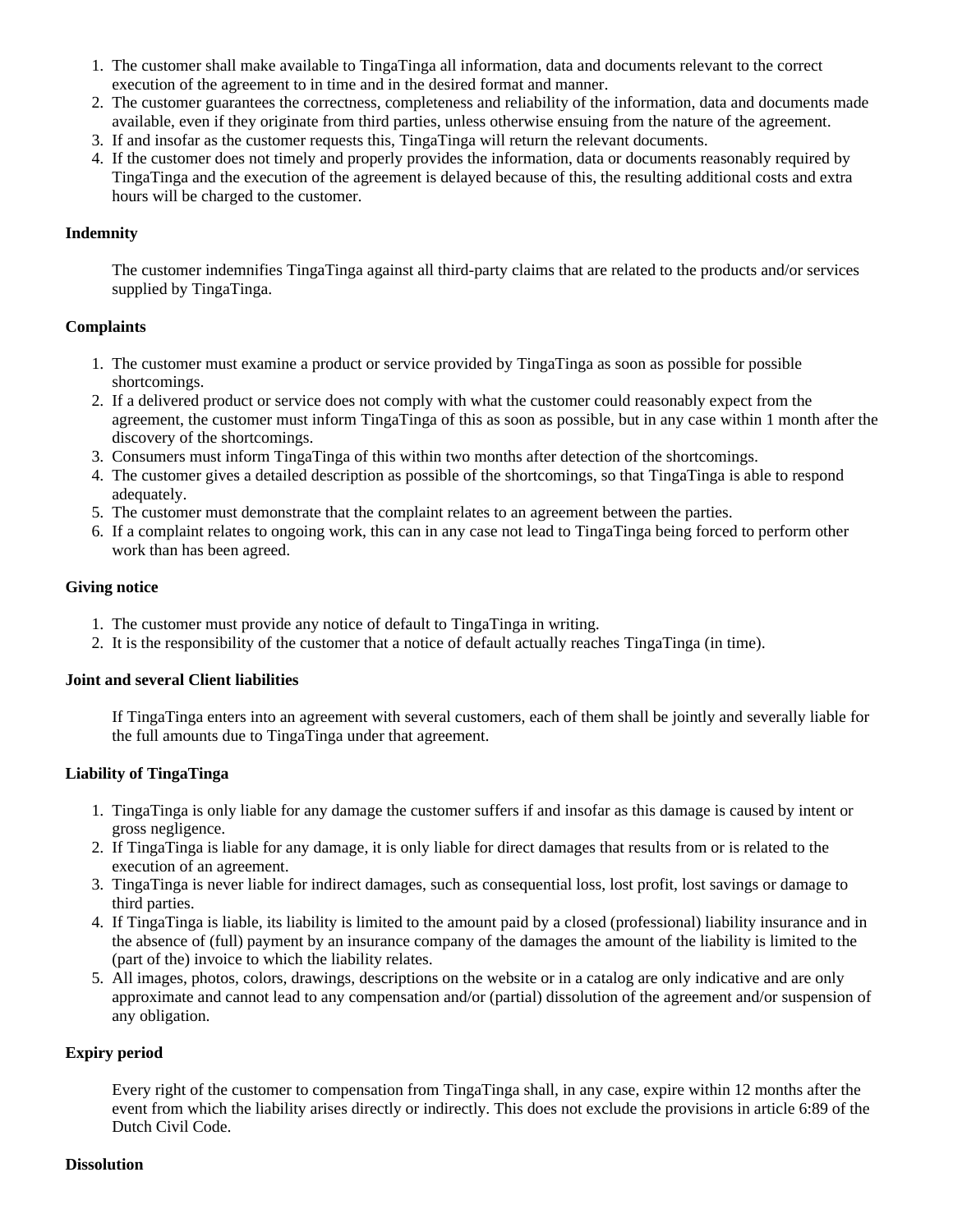- 1. The customer has the right to dissolve the agreement if TingaTinga imputably fails in the fulfillment of his obligations, unless this shortcoming does not justify termination due to its special nature or because it is of minor significance.
- 2. If the fulfillment of the obligations by TingaTinga is not permanent or temporarily impossible, dissolution can only take place after TingaTinga is in default.
- 3. TingaTinga has the right to dissolve the agreement with the customer, if the customer does not fully or timely fulfill his obligations under the agreement, or if circumstances give TingaTinga good grounds to fear that the customer will not be able to fulfill his obligations properly.

# **Force majeure**

- 1. In addition to the provisions of article 6:75 Dutch Civil Code, a shortcoming of TingaTinga in the fulfillment of any obligation to the customer cannot be attributed to TingaTinga in any situation independent of the will of TingaTinga, when the fulfillment of its obligations towards the customer is prevented in whole or in part or when the fulfillment of its obligations cannot reasonably be required from TingaTinga .
- 2. The force majeure situation referred to in paragraph 1 is also applicable but not limited to: state of emergency (such as civil war, insurrection, riots, natural disasters, etc.); defaults and force majeure of suppliers, deliverymen or other third parties; unexpected disturbances of power, electricity, internet, computer or telecoms; computer viruses, strikes, government measures, unforeseen transport problems, bad weather conditions and work stoppages.
- 3. If a situation of force majeure arises as a result of which TingaTinga cannot fulfill one or more obligations towards the customer, these obligations will be suspended until TingaTinga can comply with it.
- 4. From the moment that a force majeure situation has lasted at least 30 calendar days, both parties may dissolve the agreement in writing in whole or in part.
- 5. TingaTinga does not owe any (damage) compensation in a situation of force majeure, even if it has obtained any advantages as a result of the force majeure situation.

# **Modification of the agreement**

If, after the conclusion of the agreement and before its implementation, it appears necessary to change or supplement its contents, the parties shall timely and in mutual consultation adjust the agreement accordingly.

## **Changes in the general terms and conditions**

- 1. TingaTinga is entitled to amend or supplement these general terms and conditions.
- 2. Changes of minor importance can be made at any time.
- 3. Major changes in content will be discussed by TingaTinga with the customer in advance as much as possible.
- 4. Consumers are entitled to cancel the agreement in the event of a substantial change to the general terms and conditions.

## **Transfer of rights**

- 1. The customer cannot transfer its rights deferring from an agreement with TingaTinga to third parties without the prior written consent of TingaTinga.
- 2. This provision applies as a clause with a property law effect as referred to in Section 3:83 (2) Dutch Civil Code.

## **Consequences of nullity or annullability**

- 1. If one or more provisions of these general terms and conditions prove null or annullable, this will not affect the other provisions of these terms and conditions.
- 2. A provision that is null or annullable shall, in that case, be replaced by a provision that comes closest to what TingaTinga had in mind when drafting the conditions on that issue.

## **Applicable law and competent court**

- 1. Dutch law is exclusively applicable to all agreements between the parties.
- 2. The Dutch court in the district where TingaTinga is established is exclusively competent in case of any disputes between parties, unless the law prescribes otherwise.

#### **Attribution**